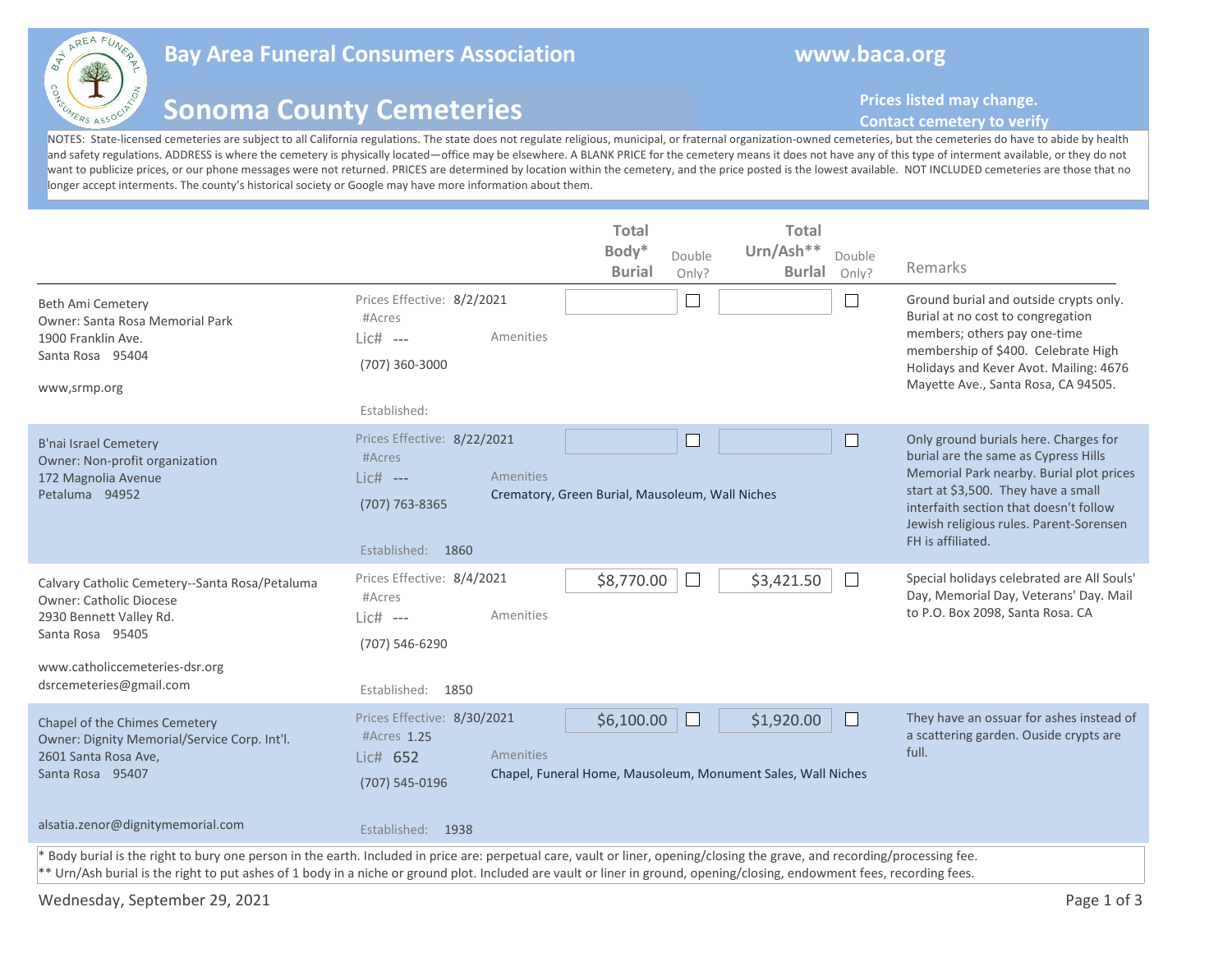|                                                                                                              |                                          |                                                                              | <b>Total</b>                                                                                                |                                                                            | <b>Total</b>                                                                         |                                                                                                                           |
|--------------------------------------------------------------------------------------------------------------|------------------------------------------|------------------------------------------------------------------------------|-------------------------------------------------------------------------------------------------------------|----------------------------------------------------------------------------|--------------------------------------------------------------------------------------|---------------------------------------------------------------------------------------------------------------------------|
|                                                                                                              |                                          |                                                                              | Body*                                                                                                       | Double                                                                     | Urn/Ash**<br>Double                                                                  |                                                                                                                           |
|                                                                                                              |                                          |                                                                              | <b>Burial</b>                                                                                               | Only?                                                                      | <b>Burlal</b><br>Only?                                                               | Remarks                                                                                                                   |
| <b>Cypress Hills Memorial Park</b><br>Owner: Endowment Care Fund w/Trustee                                   | Prices Effective: 7/24/2021<br>#Acres 32 |                                                                              | \$6,708.50                                                                                                  | $\Box$                                                                     | \$3,108.50<br>$\mathbb{R}^n$                                                         | They have a Memorial Day Avenue of<br>Flags and an annual historical tour. Pet<br>burials and cremation are also offered. |
| 430 Magnolia Ave.<br>Petaluma 94953                                                                          | Lic# 572<br>(707) 762-6683               | Amenities<br>Columbarium, Crematory, Mausoleum, Scattering Area, Wall Niches |                                                                                                             |                                                                            |                                                                                      | Mailing: P.O. Box 2069, Petaluma, CA<br>94953.                                                                            |
| www.cypresshillsmemorialpark.com                                                                             |                                          |                                                                              |                                                                                                             |                                                                            |                                                                                      |                                                                                                                           |
|                                                                                                              | Established:<br>1859                     |                                                                              |                                                                                                             |                                                                            |                                                                                      |                                                                                                                           |
| Oak Mound Cemetery<br><b>Owner: Oak Mound Corporation</b>                                                    | Prices Effective: 8/2/2021<br>#Acres     |                                                                              | \$5,208.50                                                                                                  |                                                                            | \$1,008.50                                                                           | Mailing to: P.O. Box 296, Healdsburg, CA<br>95448                                                                         |
| 601 Piper Rd.<br>Healdsburg 95448                                                                            | Lic# 546                                 | Amenities                                                                    | Columbarium, Monument Sales                                                                                 |                                                                            |                                                                                      |                                                                                                                           |
|                                                                                                              | (707) 955-9250                           |                                                                              |                                                                                                             |                                                                            |                                                                                      |                                                                                                                           |
|                                                                                                              | Established:<br>1860                     |                                                                              |                                                                                                             |                                                                            |                                                                                      |                                                                                                                           |
| Pleasant Hills Memorial Park & Mortuary                                                                      | Prices Effective: 8/30/2021<br>#Acres 30 | \$2,903.50<br>\$5,301.29<br>$\Box$                                           |                                                                                                             |                                                                            |                                                                                      | Their green burial section is called<br>Burbank Gardens and cost is \$5,220                                               |
| Owner: Jeff Lyons<br>1700 Pleasant Hill Road                                                                 | Lic# 642                                 | Amenities                                                                    |                                                                                                             |                                                                            |                                                                                      | including inscribed boulder. Ash                                                                                          |
| Sebastopol 95472                                                                                             | (707) 823-5042                           |                                                                              | Chapel, Columbarium, Crematory, Funeral Home, Green Burial,<br>Monument Sales, Scattering Area, Wall Niches | scattering garden cost is \$1,575. They<br>observe Memorial Day and have a |                                                                                      |                                                                                                                           |
| www.pleasanthillsmemorialpark.com<br>info@pleasanthillsmemorialpark.com                                      |                                          |                                                                              |                                                                                                             |                                                                            |                                                                                      | candelighting event in December.                                                                                          |
|                                                                                                              | Established: 1860                        |                                                                              |                                                                                                             |                                                                            |                                                                                      |                                                                                                                           |
| Santa Rosa MemOrial Park (Windsor)                                                                           | Prices Effective: 8/23/2021<br>#Acres 40 |                                                                              |                                                                                                             |                                                                            | H.                                                                                   | Location of burial determines price.<br>Plots range from \$1,295 to \$1,995 Now                                           |
| Owner: Non-profit board<br>1750 Shiloh Rd.                                                                   | Lic# 367                                 | Amenities                                                                    |                                                                                                             |                                                                            |                                                                                      | using only 3 of the 40 acres. Funeral<br>homes affiliated are Eggen & Lance and                                           |
| Windsor 95492                                                                                                | (707) 542-1580                           |                                                                              | Funeral Home, Wall Niches                                                                                   |                                                                            |                                                                                      | Fred Young.                                                                                                               |
| www.srmp.org                                                                                                 |                                          |                                                                              |                                                                                                             |                                                                            |                                                                                      |                                                                                                                           |
| info@srmp.org                                                                                                | Established: 1975                        |                                                                              |                                                                                                             |                                                                            |                                                                                      |                                                                                                                           |
| Santa Rosa Memorial Park Cemetery<br>Owner: Non-profit organization: GM is Tim Maloney<br>1900 Franklin Ave. | Prices Effective: 7/24/2021<br>#Acres 40 | $\overline{\phantom{a}}$<br>$\Box$                                           |                                                                                                             |                                                                            | Location determines price of interment.<br>Plots cost \$3,495-\$5,595 and niches are |                                                                                                                           |
|                                                                                                              | Lic# 107                                 | Amenities                                                                    |                                                                                                             |                                                                            |                                                                                      | \$395 up. Will bury "green," but no green<br>burial section. Have Easter sunrise                                          |
| Santa Rosa 95404                                                                                             | (707) 542-1580                           |                                                                              | Chapel, Columbarium, Crematory, Funeral Home, Mausoleum,<br>Monument Sales, Scattering Area, Wall Niches    | service, National POW-MIA Day,                                             |                                                                                      |                                                                                                                           |
| www.srmp.org                                                                                                 |                                          |                                                                              |                                                                                                             |                                                                            |                                                                                      | Memorial Day Avenue of the Flags.                                                                                         |
| info@srmp.org                                                                                                | Established: 1885                        |                                                                              |                                                                                                             |                                                                            |                                                                                      |                                                                                                                           |

\* Body burial is the right to bury one person in the earth. Included in price are: perpetual care, vault or liner, opening/closing the grave, and recording/processing fee. \*\* Urn/Ash burial is the right to put ashes of 1 body in a niche or ground plot. Included are vault or liner in ground, opening/closing, endowment fees, recording fees.